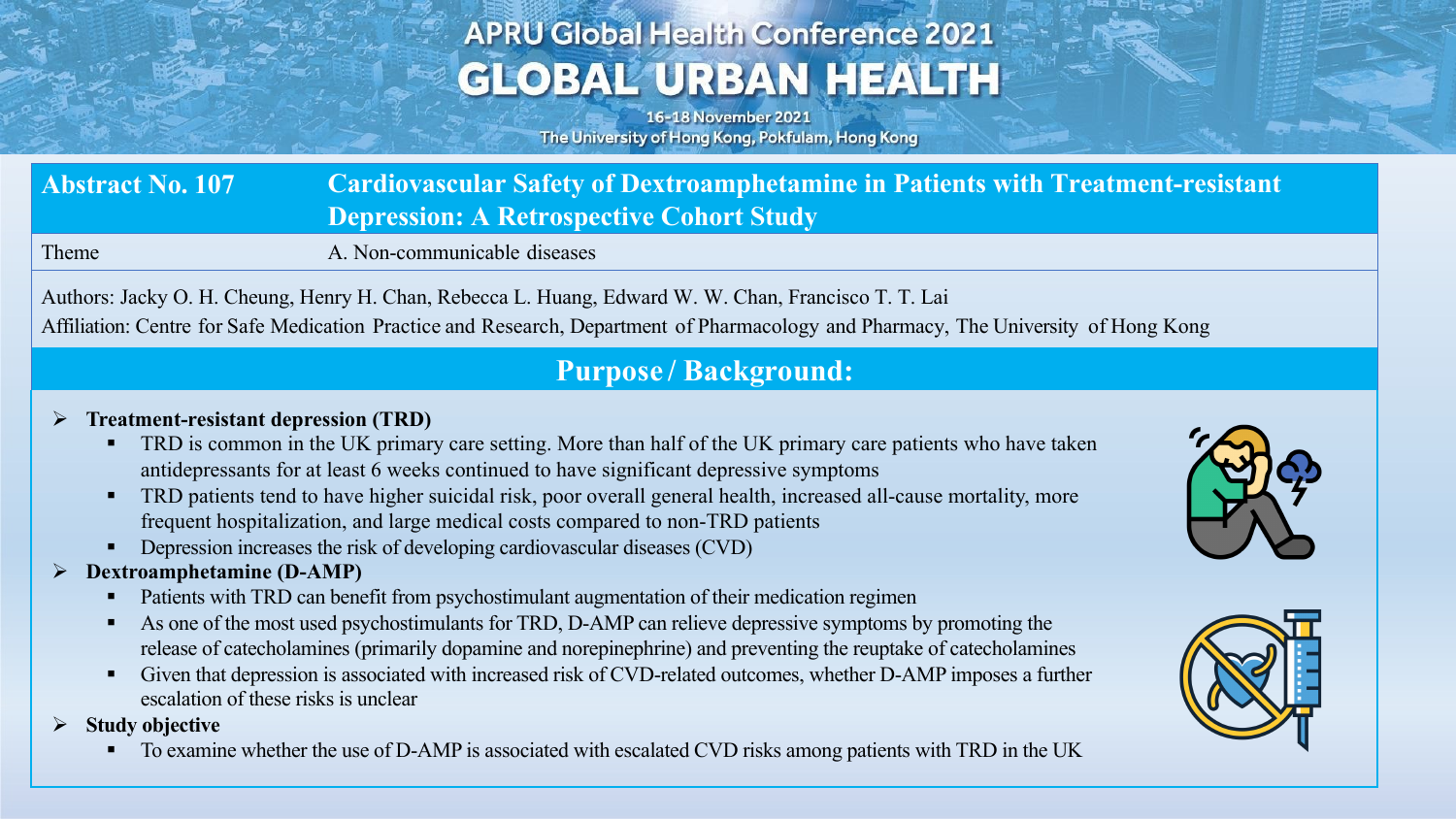## **APRU Global Health Conference 2021 GLOBAL URBAN HEALTH**

16-18 November 2021 The University of Hong Kong, Pokfulam, Hong Kong

**Abstract No. 107 Cardiovascular Safety of Dextroamphetamine in Patients with Treatment-resistant Depression: A Retrospective Cohort Study**

| <b>Methods:</b>              |                                                                                                                                                                                                                                                                                                                                                                                                                                                                                |
|------------------------------|--------------------------------------------------------------------------------------------------------------------------------------------------------------------------------------------------------------------------------------------------------------------------------------------------------------------------------------------------------------------------------------------------------------------------------------------------------------------------------|
| <b>Design</b>                | Population-based retrospective cohort design                                                                                                                                                                                                                                                                                                                                                                                                                                   |
| Data source                  | The Health Improvement Network (THIN) database:                                                                                                                                                                                                                                                                                                                                                                                                                                |
|                              | Contains electronic medical records from over 700 general practitioners (GPs) across the United Kingdom (UK), with good<br>representativeness of the UK population regarding the demographic structure and chronic disease prevalence                                                                                                                                                                                                                                          |
| <b>Cohort selection</b>      | The study cohort consists of all TRD patients between 2009 to 2012. TRD patients were defined as patients diagnosed with<br>depression and had been prescribed with at least three types of antidepressants of at least a 28-day duration for the first two types,<br>respectively. Patients with history of CVD were excluded from the cohort                                                                                                                                 |
| <b>Exposure</b>              | <b>D-AMP prescription</b> within 12 months after TRD development                                                                                                                                                                                                                                                                                                                                                                                                               |
| <b>Outcome</b>               | Time to any cardiovascular event (myocardial infarction, coronary artery disease, stroke, transient ischemic attack, and<br>arrhythmia), death, or end of the observation period, whichever the earliest                                                                                                                                                                                                                                                                       |
| <b>Potential confounders</b> | Age, sex, smoking status, and alcohol consumption                                                                                                                                                                                                                                                                                                                                                                                                                              |
| <b>Statistical analysis</b>  | <b>Propensity score matching:</b><br>D-AMP users and non-D-AMP users will be matched by birth year, sex, smoking status, and alcohol consumption, with the date of<br>the earliest D-AMP prescription after developing TRD as the index date for the D-AMP user group and the matched non-D-AMP<br>user group<br>Cox proportional-hazards model:<br>examine the hazard ratio of cardiovascular events between TRD patients who were prescribed with D-AMP and TRD patients who |
|                              | were not<br>All analyses will be performed using R statistical environment (Version 4.1.1, Vienna, Austria)                                                                                                                                                                                                                                                                                                                                                                    |